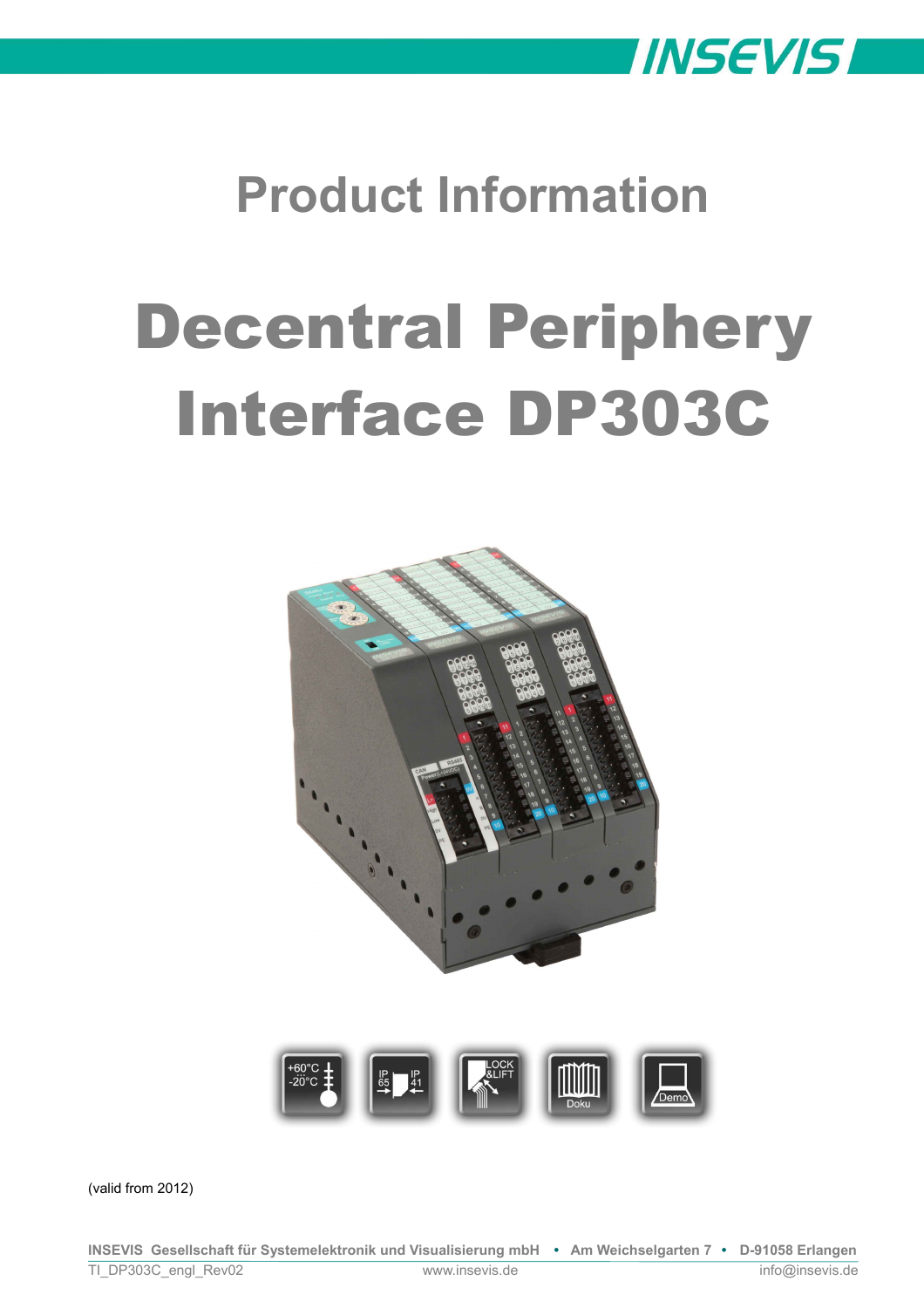

spare slot

-Pin 6 digital ground M (0V)<br>-Pin 7 RS485-signal A<br>-Pin 8 RS485-signal B<br>-Pin 9 RS485-ground 0V

 $Pin 10 PE$ 

spare slot



decentral head station for periphery modules

#### **35mm DIN Rail**

**- DP303C** with 3 free periphery slots

# **Head station**

- **"ConnectLine"** - communication to PLC with a protocol
- compatible
- to CANopen® - with switchable teminate
- resistors for CAN



Ë

L+ (24V) Pin 1<br>CAN-signal High Pin 2<br>CAN-signal Low Pin 3<br>CAN-ground 0V Pin 4<br>PE Pin 5